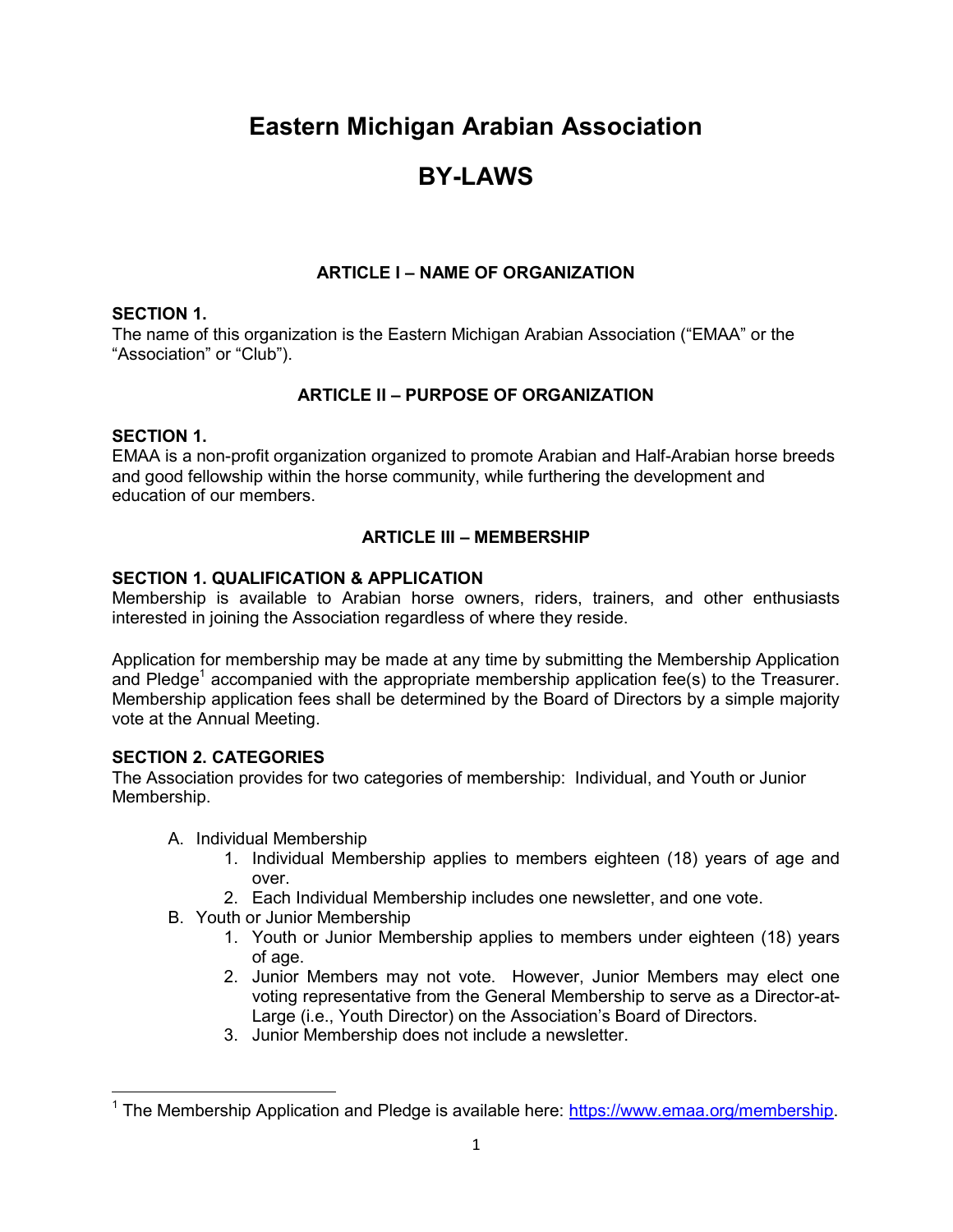#### SECTION 3. REVOCATION

Membership must be renewed annually, including payment of the appropriate membership dues to the Treasurer on or before November 15th each year. Failure to renew on an annual basis automatically results in revocation of membership.

A member may have their membership revoked by a majority vote of the Board of Directors for any reason deemed adequate by the Board, including, but not limited to, the member's failure to abide by the By-Laws, the member's failure to adhere to the Membership Pledge, and/or the member's failure to act in accordance with the Association's mission and purpose. In this instance, the Board shall, after investigation, recommend revocation of the member to the President and Vice President. The Vice President shall notify the member in writing that revocation will be voted upon at the next Board meeting. At that meeting, prior to any vote, the member shall have the opportunity to be heard.

## ARTICLE IV – DUES

#### SECTION 1. DUES

Membership dues shall be determined by the Board of Directors by a simple majority vote at the Annual Meeting.

#### SECTION 2. FISCAL YEAR

Membership year and fiscal years shall be from November  $15<sup>th</sup>$  through November  $14<sup>th</sup>$  in conjunction with the Annual Meeting.

- A. Dues shall be paid annually and submitted with membership renewal to the Treasurer.
- B. If annual dues are not paid by November  $15<sup>th</sup>$ , membership will be automatically revoked and the member must re-apply.

#### ARTICLE V – MEETINGS

#### SECTION 1. MEMBER MEETINGS

- A. Unless otherwise directed by the President or Board of Directors, there shall be an open meeting of the Board at least monthly, at a time and place designated by the President.
- B. Special Meetings, for the purpose of conducting extraordinary business of the Association, may be called by the President, the Board of Directors, or by any member by written request, subject to Board approval.
- C. Notice of Board Meetings and Special Meetings shall be provided to membership at least seven (7) days prior to the meeting.
- D. Proposed agenda items may be submitted in writing by any qualified member to the President and Secretary prior to the meeting, or by motion at the meeting.

#### SECTION 2. ANNUAL MEETING

- A. Unless otherwise directed by the President or Board of Directors, the Annual Meeting will be held in November.
- B. At least thirty (30) days prior to the Annual Meeting, proper notice shall be provided to all members by the Association Newsletter, mail and/or other public notice.
- C. At the Annual Meeting, the following business shall be conducted:
	- 1. Review and vote on the Association's By-Laws and any amendments thereto;
	- 2. Nominate and elect Officers and Directors; and,
	- 3. All other EMAA business as deemed necessary by the Board.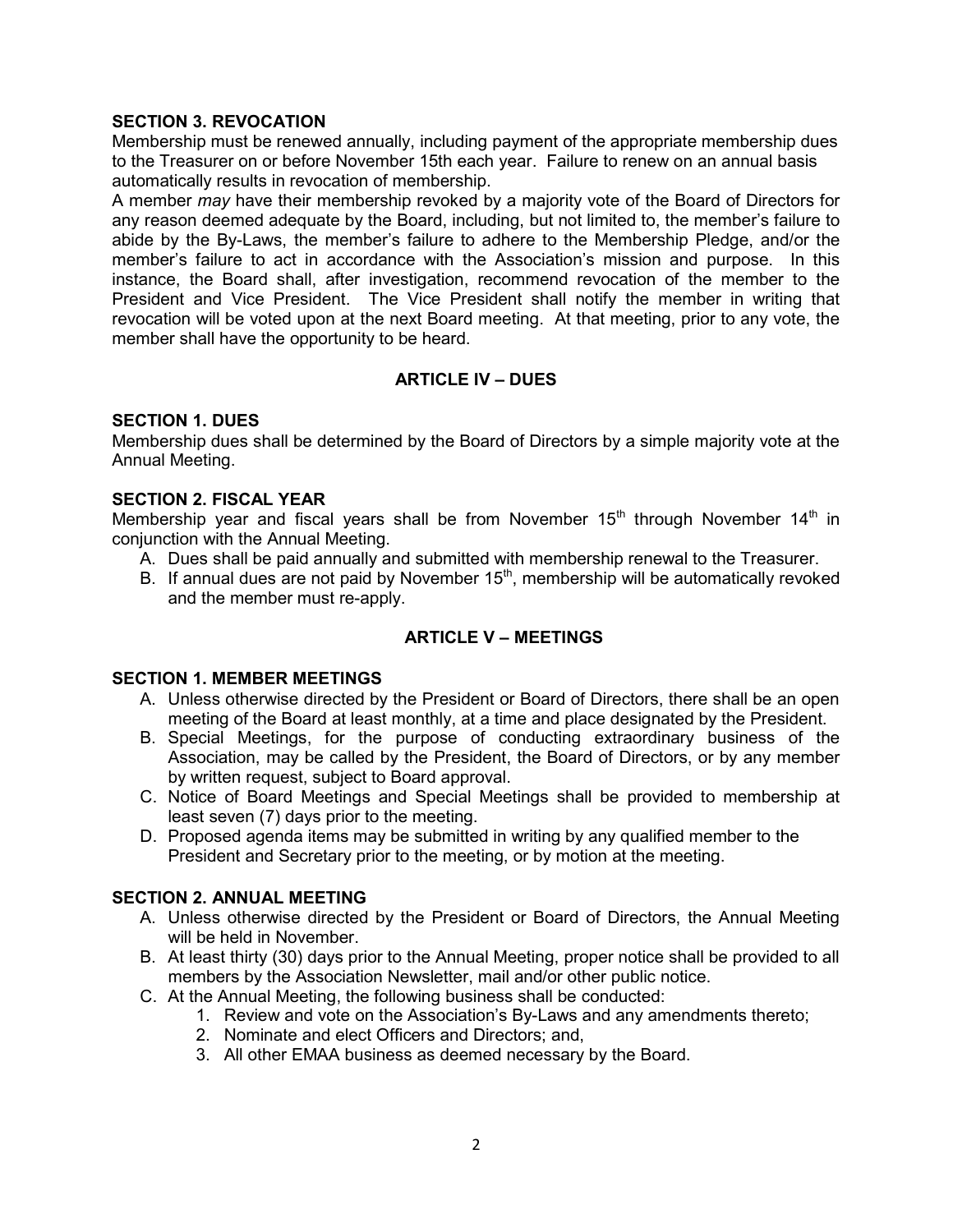D. Only qualified members in good standing will be permitted to vote and all issues to be voted on shall be by simple majority.

#### SECTION 3. ELECTION

- A. New and current Board Members shall be elected (or re-elected, as the case may be) by a simple majority of members present at the Annual Meeting. The presiding officer may not vote unless in the event of a tie.
- B. Nominations may be made from the floor by any qualified member in good standing. All nominees must accept nomination before voting.
- C. The Secretary shall record the votes and election results, and notify membership of the newly elected Board of Directors within fourteen (14) days.

#### SECTION 4. QUOROM

- A. A quorum for the Board of Directors shall consist of at least 50% of the Board, including at least one Officer.
- B. Actions by the Board must be made by a majority of the quorum voting in the affirmative.
- C. Voting by telephone or via Internet (e.g., email, SMS, video chat) is permitted for Board Members.

# ARTICLE VI –BOARD OF DIRECTORS

## SECTION 1. BOARD OF DIRECTORS

The Board of Directors shall consist of:

- A. The elected positions of President, Vice-President, Secretary and Treasurer (together, "Officers") and three Directors- at-Large (together, "Directors").
- B. An additional Director-at-Large (i.e., Youth Director) may be elected by the Junior Members to represent them on the Board.

#### SECTION 2. TERMS OF OFFICE

The Board of Directors shall be elected at the Annual Meeting in November. Each term shall consist of two (2) years. The terms shall commence at the January meeting. Officers and Directors shall serve no more than four (4) consecutive terms without approval by a majority of the Board.

#### SECTION 3. QUALIFICATIONS

A person must be at least eighteen (18) years of age and a member of the Association in good standing for at least six (6) months prior to election to qualify for a position on the Board of Directors.

#### SECTION 4. POWERS; DUTIES

The Board of Directors shall have the power to take any action not inconsistent with the law, with the Articles of Incorporation, with the Association Bylaws, or with any applicable rule or regulation. Board Members shall be elected and serve for the duration of their term. During a Board Member's term, he or she shall:

- A. Attend at least 75% of monthly Board Meetings or otherwise show cause for failure to do so; and,
- B. Materially comply with the duties and responsibilities as described in the By-Laws and as directed by the President and Board.

# SECTION 5. REMOVAL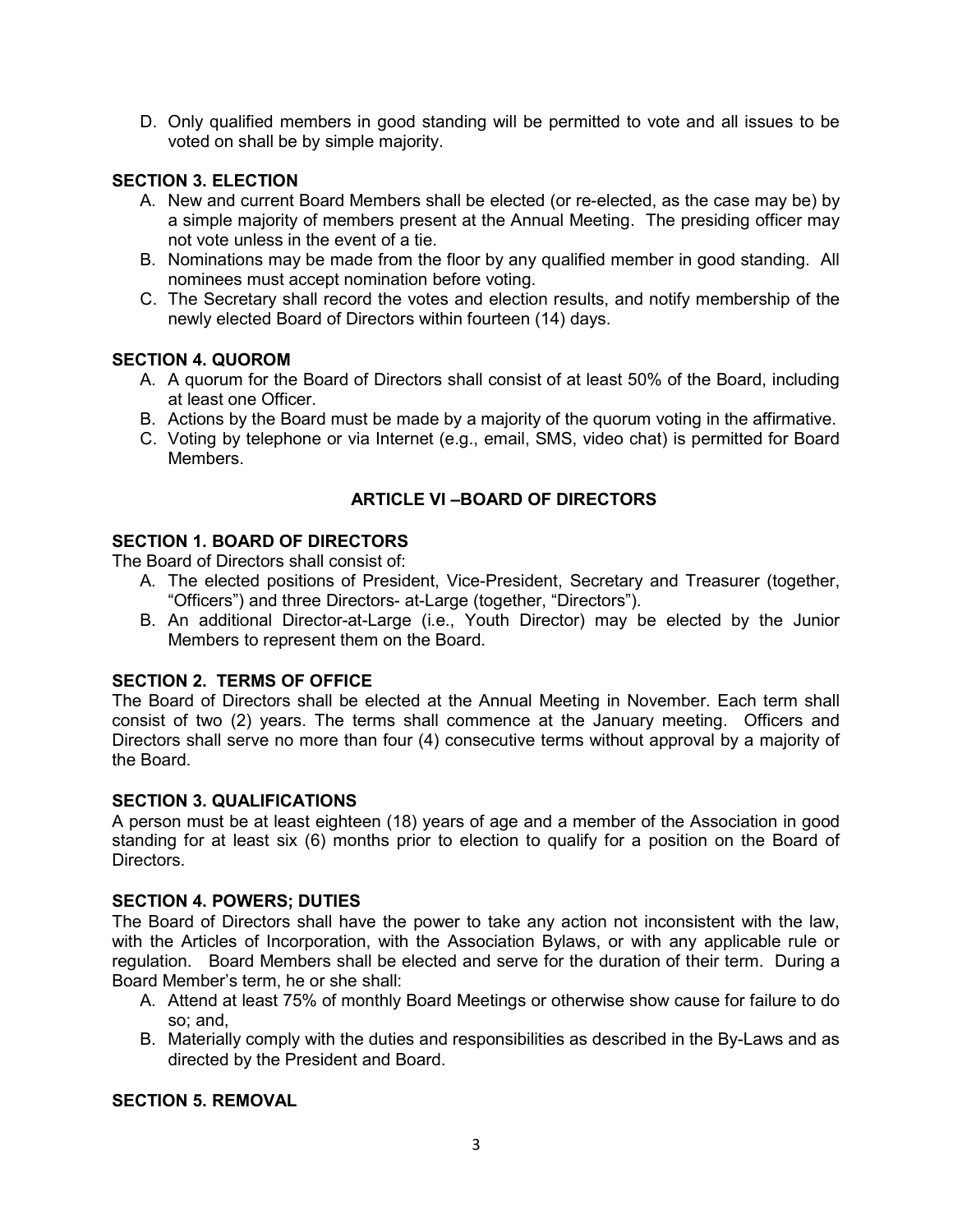Any Officer or Director may be removed from his/her position by a two-thirds majority vote of the Board of Directors at any time, or by a majority vote of the members at the Annual Meeting. Removal may be for any reason deemed adequate by the Board, including, but not limited to, the Board Member's failure to materially comply with the By-Laws, the Board Member's failure to act in accordance with the Association's mission and purpose, and/or the Board Member's failure to fulfill the duties and responsibilities of his/her position.

In order to initiate the process of removing a Director or Officer from the Board, one or more other members of the Board must submit a written statement to the President and Secretary proposing the removal. Notice to the Board Member shall be in writing (sent via email to the Board Member's last known email address) and indicate that the Board Member may either choose to resign from or request a hearing before the Board. If the Board Member does not request a hearing in writing within fourteen (14) days of the date the communication is sent, the Board Member will be deemed to have resigned. If the Board Member timely requests a hearing, the hearing shall take place at an upcoming Board Meeting, and notice of that meeting shall explicitly state that a hearing will be held on a proposal to remove such Board Member. At that meeting, prior to any vote on removal, the person(s) who submitted the proposal may present the reasons why removal is being proposed, and the Board Member shall have a reasonable opportunity to explain why he or she should not be removed. The Board shall thereafter have an opportunity to discuss openly the reasons for and against the removal and a vote shall be held.

## SECTION 6. VACANCIES

Should a vacancy occur on the Board of Directors mid-term (whether due to resignation, removal from office, death or incapacity, or other means), the President may appoint a member in good standing to serve out the remaining term. The member must be approved by a majority vote of the Board of Directors.

# ARTICLE VII – DUTIES OF OFFICERS

#### SECTION 1. PRESIDENT

The President shall:

- A. Supervise and coordinate events, activities and shows of the Association.
- B. Preside over all meetings of the Board of Directors and membership, including the Annual Meeting.
- C. Appoint with a majority vote of the Board, standing and ad hoc committees and committee chairpersons, as deemed necessary.
- D. Oversee the Association's financial matters, including review and approval of transactions greater than \$1000.00.
- E. Ensure timely payment to Financial Manager for services rendered.
- F. Perform all duties required of the President by these By-Laws or delegated to him/her by the Board of Directors.

## SECTION 2. VICE-PRESIDENT

The Vice-President shall:

- A. Assume the duties of the President in the event of the President's absence or inability to act, or at the President's request.
- B. Ensure Board Members adhere to term limits and fulfil their duties and responsibilities as described in the By-Laws and as directed by the President and Board.
- C. Oversee revocation or removal action against any member and/or Board Member.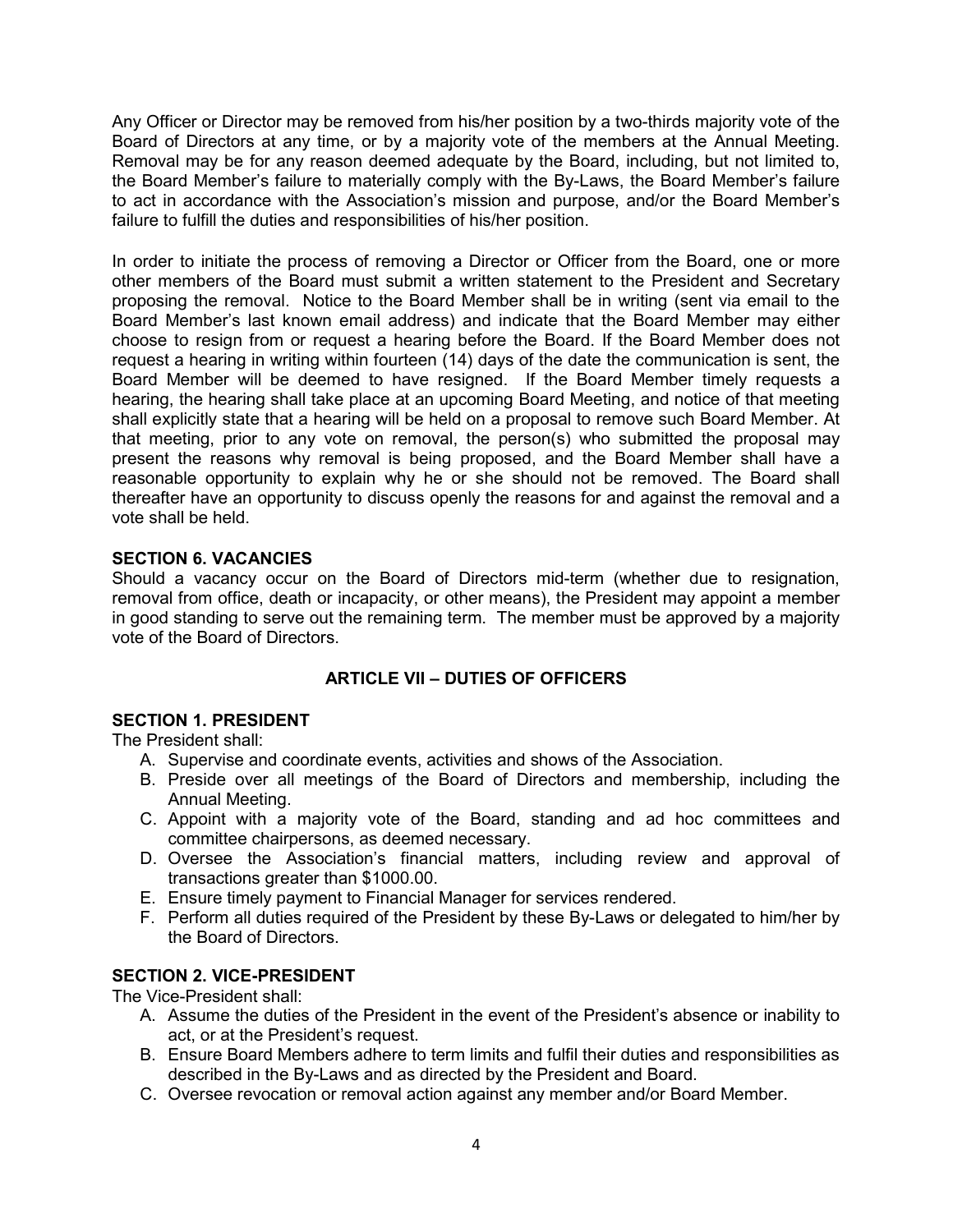D. Perform all duties required of the Vice-President by these By-Laws or delegated to him/her by the President or the Board of Directors.

## SECTION 3. SECRETARY

The Secretary shall:

- A. Take attendance and record the minutes at all meetings of the Board and members, including Special Meetings, and timely notify membership.
- B. Record nominations and election results for Officers and Directors, as well as the appointment of any committee or committee chair(s), and timely notify membership.
- C. Maintain a roster of members with the dates on which membership began (i.e., receipt of Membership Application and Pledge, including appropriate fees), was renewed, and/or ceased.
- D. Provide membership proper notice of all Board and member meetings.
- E. Provide notice in writing to any member removed from the Board of Directors, chairmanship, or membership.
- F. Perform all duties required of the Secretary by these By-Laws and delegated to him/her by the President or the Board of Directors.

## SECTION 4. TREASURER

The Treasurer shall:

- A. Oversee the Association's finances and budget.
- B. Serve as Financial Manager and/or manage the Financial Manager role, and ensure timely performance of all associated duties and responsibilities, including, but not limited to:
	- 1. Oversee and manage Association accounts, including deposits and withdrawals from checking, savings and credit card accounts;
	- 2. Review EMAA expenses and bills, and ensure timely payment of all approved expenditures;
	- 3. Prepare monthly financial reports, as well as an annual financial statement;
	- 4. Review and address payment issues, including nonsufficient funds ("NSF") or bounced checks;
	- 5. Assist the Association's accountant with all reports, documents and information needed to prepare year-end tax documents, including W-9, 1099s, and tax returns;
	- 6. Handle any applicable filings and registrations, including, but not limited to, preparation of non-profit association filings, state business registration(s),and any related documents;
	- 7. Review, negotiate and renew EMAA contracts and policies;
	- 8. Support and assist in planning and execution of EMAA horse shows, events and meetings, including the spring meeting and annual banquet; and,
	- 9. Perform other duties as requested by the President and/or directed by the Board.
- C. Serve as liaison between the President and Financial Manager, if applicable.
- D. Ensure timely payment to approved service provider(s) for services rendered.
- E. Deposit all membership dues, fees, proceeds from Association-related event or project, and/or any other revenue shall be deposited in a bank account designated by the Board of Directors in the name of the "Eastern Michigan Arabian Association" or provided directly to the Treasurer for deposit.
- F. Disburse Association funds in coordination with and/or as requested by the President, and/or directed by the Board.